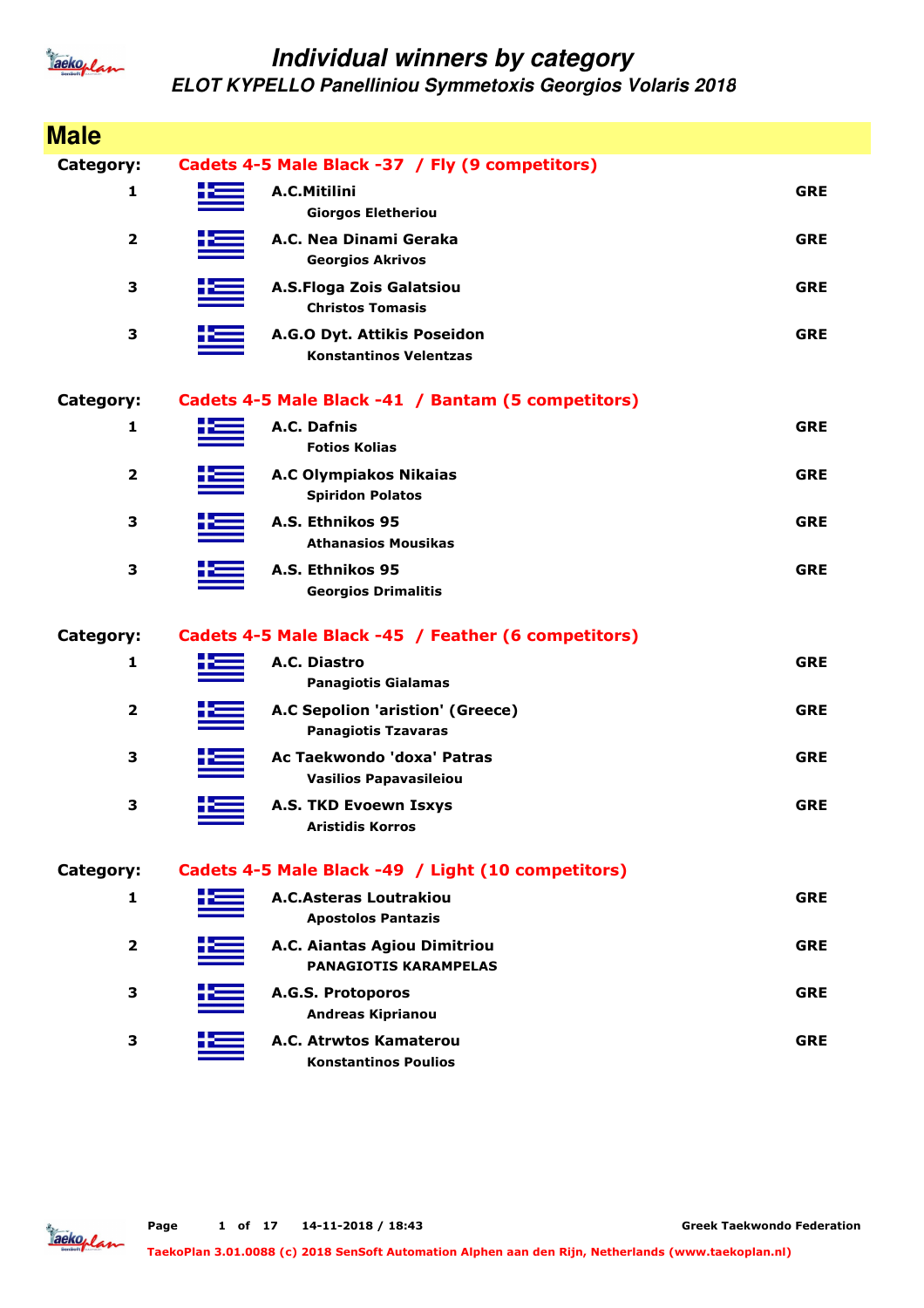

| <b>Male</b>             |       |                                                                     |            |
|-------------------------|-------|---------------------------------------------------------------------|------------|
| <b>Category:</b>        |       | Cadets 4-5 Male Black -53 / Welter (8 competitors)                  |            |
| 1                       | 52    | A.C. Aiantas Agiou Dimitriou<br><b>Nikitas Rammos</b>               | <b>GRE</b> |
| $\overline{\mathbf{2}}$ |       | <b>S.C Peristeriou</b><br><b>Stilianos-Dimitrios Theofanopoulos</b> | <b>GRE</b> |
| 3                       |       | <b>Ef Agonizesthe</b><br><b>Stylianos Papaioannou</b>               | <b>GRE</b> |
| 3                       |       | <b>A.C.Asteras Loutrakiou</b><br><b>Ioannis Kokkinos</b>            | <b>GRE</b> |
| <b>Category:</b>        |       | Cadets 4-5 Male Black -57 / Light middle (4 competitors)            |            |
| 1                       | ۲E    | <b>A.S Psaxnwn</b><br><b>Dimitris Papageorgiou</b>                  | <b>GRE</b> |
| $\mathbf{2}$            |       | Gao Taekwondo Rodou<br><b>Nikolaos Psychogios</b>                   | <b>GRE</b> |
| 3                       |       | A.S. Ethnikos 95<br><b>Evaggelos Pantazis</b>                       | <b>GRE</b> |
| 3                       |       | A.C. Tae Kwon Do Akrotiriou<br><b>Christos Chatzidakis</b>          | <b>GRE</b> |
| <b>Category:</b>        |       | Cadets 4-5 Male Black -65 / Light heavy (5 competitors)             |            |
| 1                       |       | <b>A.C Atlantas Peristerioy</b><br>Xristodoulos Sarrigeorgiou       | <b>GRE</b> |
| 2                       |       | Gao Taekwondo Rodou<br><b>Panagiotis Katchanas</b>                  | <b>GRE</b> |
| 3                       |       | A.C.Mitilini<br><b>Themistoklis Voutsis</b>                         | <b>GRE</b> |
| 3                       | صبا ا | Archaia Olympia<br><b>Georgios Klotsas</b>                          | <b>GRE</b> |
| <b>Category:</b>        |       | Cadets 4-5 Male Black +65 / Heavy (11 competitors)                  |            |
| 1                       |       | A.S. Dynami Patrwn<br><b>Ioannis Kougelos</b>                       | <b>GRE</b> |
| $\mathbf{2}$            |       | <b>A.S.Athlos Kilkis</b><br><b>Georgios Nikolaidis</b>              | <b>GRE</b> |
| 3                       |       | A.S. Ethnikos 95<br><b>George Myrelis</b>                           | <b>GRE</b> |
| 3                       |       | <b>Ac TKD Aigaleo</b><br><b>Panteleimon Flouris</b>                 | <b>GRE</b> |

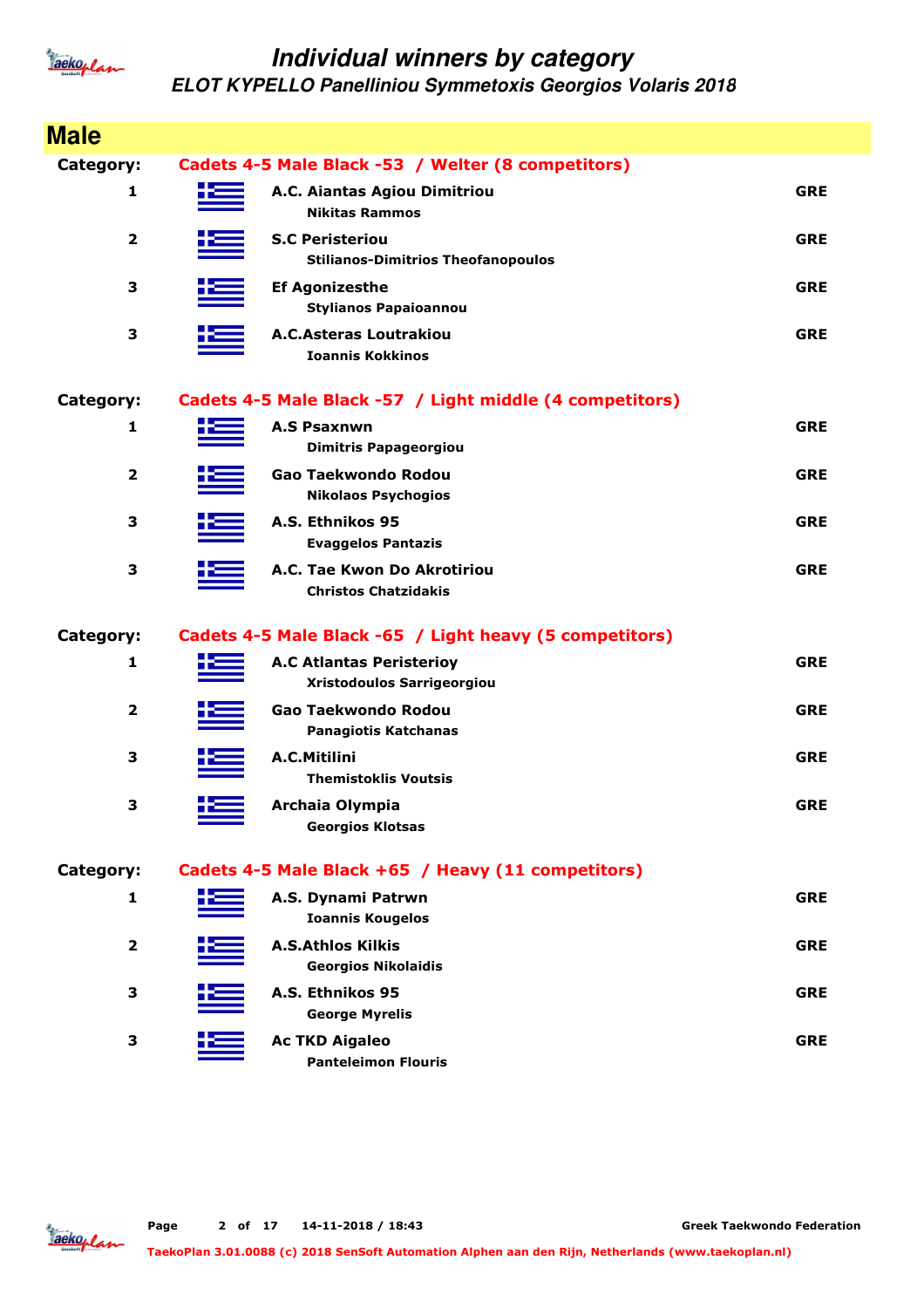

| <b>Male</b>             |                                                                      |            |
|-------------------------|----------------------------------------------------------------------|------------|
| Category:               | Juniors Male Black -48 / Fly (3 competitors)                         |            |
| 1                       | A.S. Kaisarianis<br><b>Eleftherios Eisaggeleas</b>                   | <b>GRE</b> |
| $\overline{\mathbf{2}}$ | A.C.'d.Ipsilantis'<br><b>Prodromos Paisios</b>                       | <b>GRE</b> |
| 3                       | <b>As Attikh Dynamh Sepolion</b><br><b>Ioannis Mylonas</b>           | <b>GRE</b> |
| Category:               | Juniors Male Black -51 / Bantam (5 competitors)                      |            |
| $\mathbf{1}$            | A.C. Drapetsona<br><b>Epameinontas Lekos</b>                         | <b>GRE</b> |
| $\overline{\mathbf{2}}$ | Olympiaki Floga Xalkidos<br>Paraskeuas Kondakis                      | <b>GRE</b> |
| 3                       | A.G.O Dyt. Attikis Poseidon<br><b>Ioannis Velentzas</b>              | <b>GRE</b> |
| 3                       | <b>A.S Psaxnwn</b><br><b>Antreas Barsakis</b>                        | <b>GRE</b> |
| Category:               | Juniors Male Black -55 / Feather (20 competitors)                    |            |
| $\mathbf{1}$            | <b>Athletic Club Hwarang (Maxites)</b><br><b>Grigorios Gialenios</b> | <b>GRE</b> |
| $\overline{2}$          | A.S. Taekwondo Keratsiniou<br><b>Markos Ventouris</b>                | <b>GRE</b> |
| 3                       | <b>As Maiandros</b><br><b>Nikolaos Moustakis</b>                     | <b>GRE</b> |
| 3                       | <b>Agc Trikala</b><br><b>Efthimios Palavras</b>                      | <b>GRE</b> |
|                         |                                                                      |            |
| <b>Category:</b>        | Juniors Male Black -59 / Light (13 competitors)                      |            |
| 1                       | <b>A.C Nikeas Alaiskas Team</b><br><b>Dikaios Michalakakos</b>       | <b>GRE</b> |
| $\mathbf{2}$            | <b>A.C TKD Keumgang</b><br><b>Daniel Kotiadis</b>                    | <b>GRE</b> |
| 3                       | A.C. 'thriamvos' Ilioupolis<br>Klaoudio-Ilia Vanjeli                 | <b>GRE</b> |

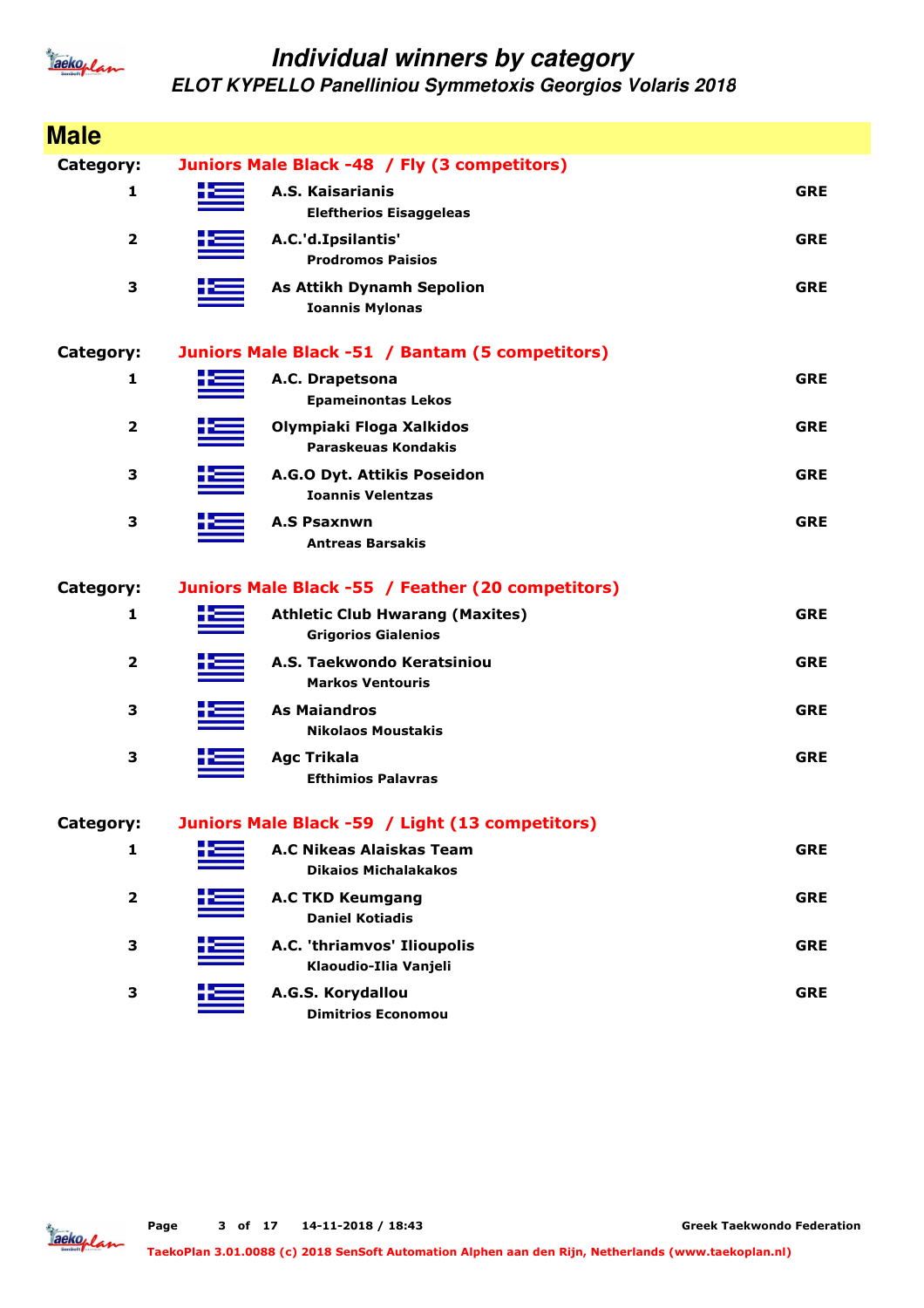

| <b>Male</b>             |                                                                      |            |
|-------------------------|----------------------------------------------------------------------|------------|
| Category:               | Juniors Male Black -63 / Welter (18 competitors)                     |            |
| 1                       | <b>Athletic Club Hwarang (Maxites)</b><br><b>Vasileios Tholiotis</b> | <b>GRE</b> |
| $\overline{\mathbf{2}}$ | A.K.Polemikwn Texnwn Lamias<br><b>Antonis Dosopoulos</b>             | <b>GRE</b> |
| 3                       | A.G.S. Korydallou<br><b>Petros Economou</b>                          | <b>GRE</b> |
| 3                       | <b>As Attikh Dynamh Sepolion</b><br><b>Ilias Kallergis</b>           | <b>GRE</b> |
| <b>Category:</b>        | Juniors Male Black -68 / Light Middle (12 competitors)               |            |
| 1                       | <b>As Attikh Dynamh Sepolion</b><br><b>Andreas Rodopoulos</b>        | <b>GRE</b> |
| $\overline{\mathbf{2}}$ | A.C. Dafnis<br><b>Antonio Ntefatzio</b>                              | <b>GRE</b> |
| 3                       | <b>Ac.Krites</b><br><b>Efstratios Katsoulis</b>                      | <b>GRE</b> |
| 3                       | A.C. TKD Arion 2005<br><b>Panagiotis Goranitis</b>                   | <b>GRE</b> |
| Category:               | Juniors Male Black -73 / Middle (10 competitors)                     |            |
| 1                       | A.G.S. Korydallou<br><b>Georgios Pierakeas</b>                       | <b>GRE</b> |
| $\overline{\mathbf{2}}$ | A.S. Kaisarianis<br><b>Dimitrios Boutsiarakos</b>                    | <b>GRE</b> |
| 3                       | As.Agogi Patras<br><b>Christos Giachalis</b>                         | <b>GRE</b> |
| 3                       | A.C.Mitilini<br><b>Kostantinos Zoyros-Kardatos</b>                   | <b>GRE</b> |
| Category:               | Juniors Male Black -78 / Light Heavy (5 competitors)                 |            |
| 1                       | <b>A.C Aiolos</b><br><b>George Drivas</b>                            | <b>GRE</b> |
| $\overline{2}$          | A.C. Aiantas Agiou Dimitriou<br><b>Stamatis Mallas</b>               | <b>GRE</b> |
| 3                       | A.C Sepolion 'aristion' (Greece)<br><b>Ilias Mazarakos</b>           | <b>GRE</b> |
| 3                       | Gao Taekwondo Rodou<br><b>Dimitrios Sfyriou</b>                      | <b>GRE</b> |

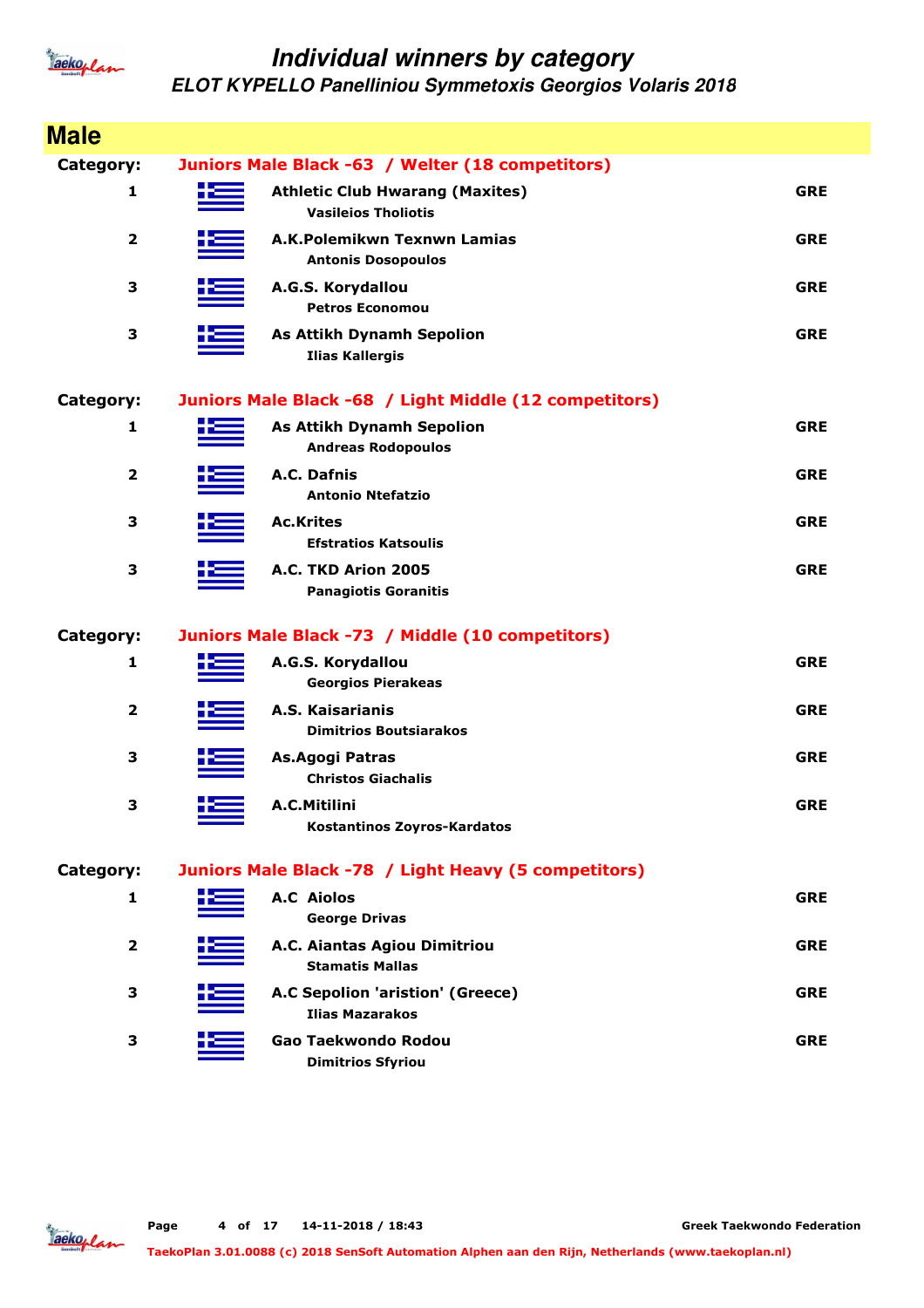

| <b>Male</b>             |     |                                                                |            |
|-------------------------|-----|----------------------------------------------------------------|------------|
| <b>Category:</b>        |     | Juniors Male Black +78 / Heavy (6 competitors)                 |            |
| 1                       | ÷   | <b>Asg TKD Melission</b><br><b>Filippos Dimitrakopoulos</b>    | <b>GRE</b> |
| $\overline{\mathbf{2}}$ |     | <b>A.C Paniwnios Santorinis</b><br><b>Georgios Zikas</b>       | <b>GRE</b> |
| 3                       |     | A.C. Cobra Iliou<br><b>Apostolis Mparmpas</b>                  | <b>GRE</b> |
| 3                       |     | A.C. Acharnon K.Paleologos<br><b>Stamatios Thallaselis</b>     | <b>GRE</b> |
| <b>Category:</b>        |     | Seniors Male Colour -63 / Bantam (2 competitors)               |            |
| 1                       |     | A.C.'d.Ipsilantis'<br><b>Dimitrios Krompas</b>                 | <b>GRE</b> |
| 3                       |     | A.G.S. Protoporos<br><b>Athanasios Karapistolis</b>            | <b>GRE</b> |
| <b>Category:</b>        |     | Seniors Male Colour -68 / Feather (7 competitors)              |            |
| 1                       |     | A.C. Acharnon K.Paleologos<br><b>Andreas Tselos</b>            | <b>GRE</b> |
| $\overline{\mathbf{2}}$ |     | A.C.Taekwondo Foinix<br><b>Aristeidis Papapetrou</b>           | <b>GRE</b> |
| 3                       |     | <b>Ac Aiantas Pefkis</b><br><b>Sotirios Gkikas</b>             | <b>GRE</b> |
| 3                       |     | A.C. Orion<br><b>Filippos Foteinakis</b>                       | <b>GRE</b> |
| Category:               |     | Seniors Male Colour -74 / Light (6 competitors)                |            |
| 1                       | صبب | <b>A.S Spartacos Vrilission</b><br><b>Georgios Paulou</b>      | <b>GRE</b> |
| $\overline{\mathbf{2}}$ |     | A.S. Agonas<br><b>Theodoros Kotzias</b>                        | <b>GRE</b> |
| 3                       |     | A.C. Flegon<br><b>Leuteris Petropoulos</b>                     | <b>GRE</b> |
| 3                       |     | A.G.S. Zografou<br><b>Michail Kasidakis</b>                    | <b>GRE</b> |
| Category:               |     | Seniors Male Colour -80 / Welter (3 competitors)               |            |
| 1                       |     | <b>As Dynami Pallinis</b><br><b>Nikolaos Mpardis</b>           | <b>GRE</b> |
| $\overline{2}$          |     | <b>As Attikh Dynamh Sepolion</b><br><b>Konstantinos Flegas</b> | <b>GRE</b> |
| 3                       |     | Ac Taekwondo 'doxa' Patras<br><b>Stefanos Anninos Chorafas</b> | <b>GRE</b> |

Jackoplan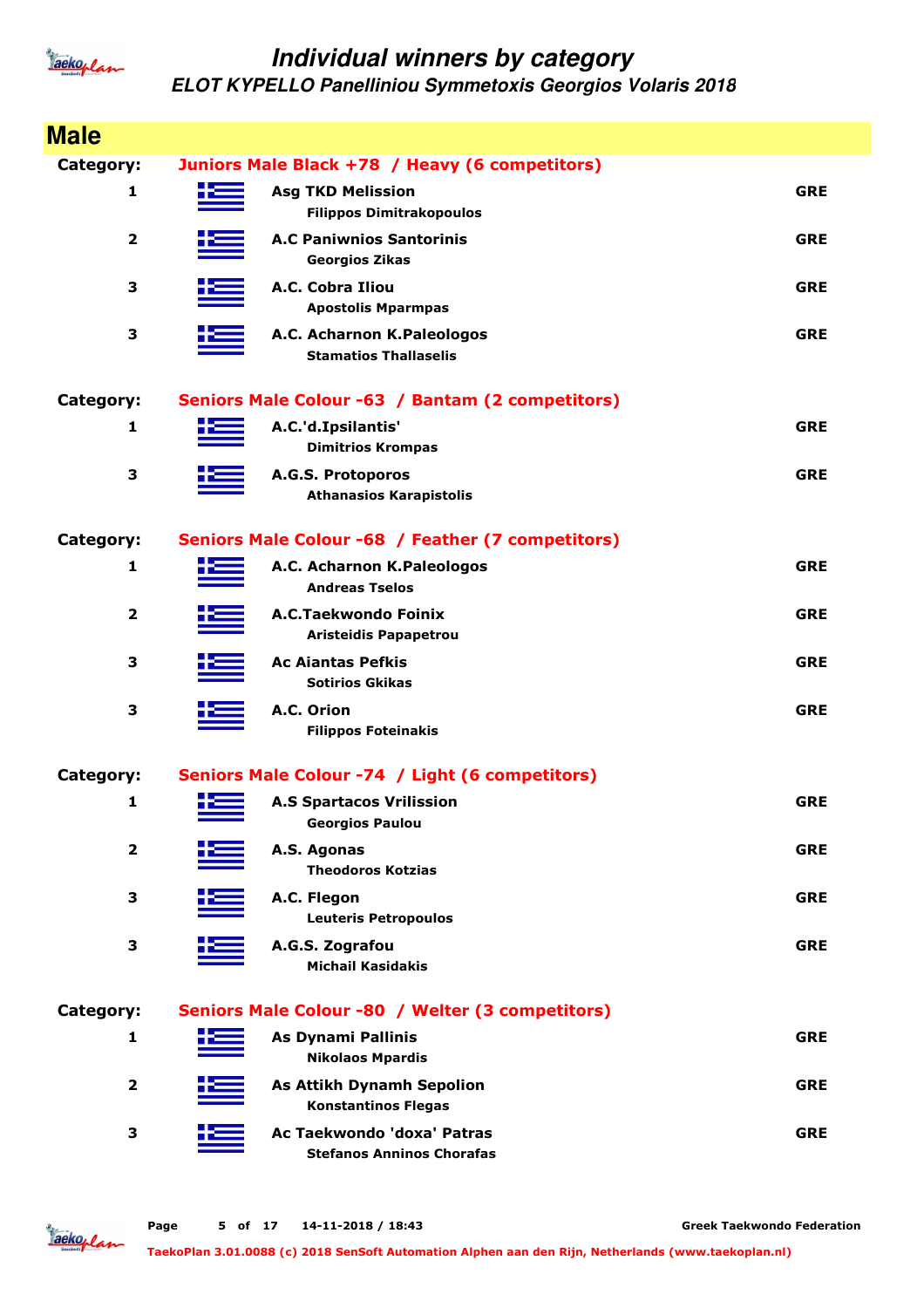

| <b>Male</b>             |                                                                   |            |
|-------------------------|-------------------------------------------------------------------|------------|
| Category:               | Seniors Male Colour +87 / Heavy (3 competitors)                   |            |
| 1                       | <b>As Niki Iliou</b><br><b>Pavlos koliopoulos</b>                 | <b>GRE</b> |
| $\overline{2}$          | As Dynami Pallinis<br><b>Vasilios Desiniotis</b>                  | <b>GRE</b> |
| 3                       | <b>As Pontion Nea Trapezounta</b><br><b>Nikolaos Mixas</b>        | <b>GRE</b> |
| Category:               | Seniors Male Black -58 / Fly (7 competitors)                      |            |
| 1                       | A.C.Mitilini<br>Kostantinos Souvatzoglou                          | <b>GRE</b> |
| $\mathbf{2}$            | <b>Agc Trikala</b><br><b>Eftimios Palavras</b>                    | <b>GRE</b> |
| 3                       | <b>Ac Nikh Paianias Glikon Neron</b><br><b>Christos Kourounis</b> | <b>GRE</b> |
| 3                       | As.Agogi Patras<br><b>Athanasios Psofios</b>                      | <b>GRE</b> |
| Category:               | Seniors Male Black -63 / Bantam (7 competitors)                   |            |
| 1                       | A.C. Aiantas Agiou Dimitriou<br><b>Panagiotis Michalopoulos</b>   | <b>GRE</b> |
| $\overline{\mathbf{2}}$ | A.C.'d.Ipsilantis'<br><b>Sotirios Theodorou</b>                   | <b>GRE</b> |
| 3                       | <b>N.Ionias Volou</b><br><b>Theodoros Pasioudhs</b>               | <b>GRE</b> |
| 3                       | <b>Ags Kalamatas</b><br><b>Apostolos Aleksiou</b>                 | <b>GRE</b> |
| Category:               | Seniors Male Black -68 / Feather (11 competitors)                 |            |
| 1                       | <b>A.C TKD Keumgang</b><br><b>George Stamatis</b>                 | <b>GRE</b> |
| $\overline{\mathbf{2}}$ | A.S. Dynami Patrwn<br><b>Ioannis Thomas</b>                       | <b>GRE</b> |
| 3                       | <b>Fotia</b><br><b>Ioannis Kalamoutis</b>                         | <b>GRE</b> |
| 3                       | Ao Geraka<br><b>Dimitrios Goudousakis</b>                         | <b>GRE</b> |

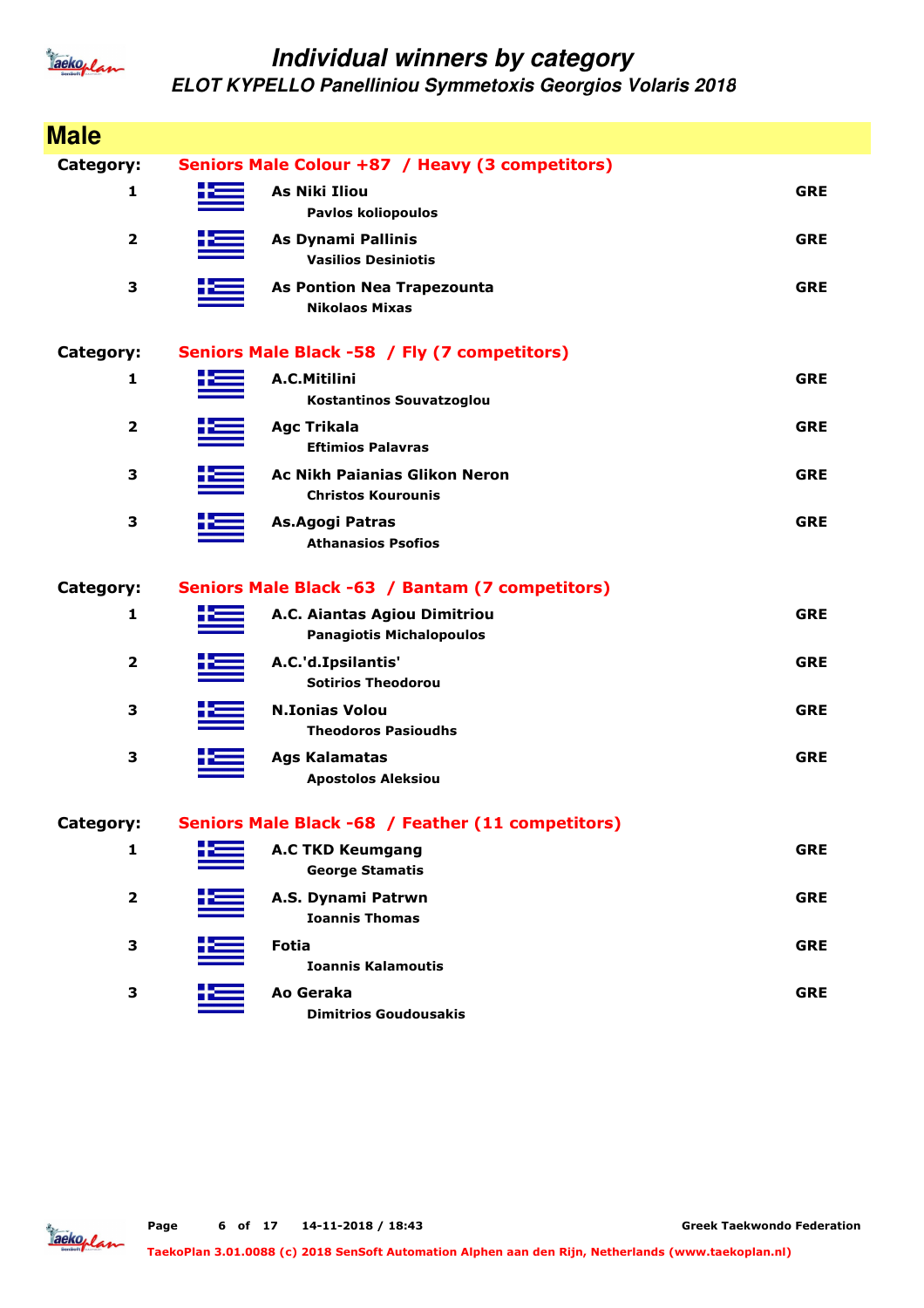

| <b>Male</b>             |                                                                      |            |
|-------------------------|----------------------------------------------------------------------|------------|
| Category:               | Seniors Male Black -74 / Light (11 competitors)                      |            |
| 1                       | A.C.'d.Ipsilantis'<br><b>Georgios Xampakis</b>                       | <b>GRE</b> |
| $\overline{\mathbf{2}}$ | A.C. Aiantas Agiou Dimitriou<br><b>Stavros Bokas</b>                 | <b>GRE</b> |
| 3                       | <b>A.C Apollon Rethymnhs</b><br><b>Emmanouil Doulgerakis</b>         | <b>GRE</b> |
| 3                       | A.C. TKD Agia Paraskevi<br><b>Aristotelis Papadopoulos</b>           | <b>GRE</b> |
| Category:               | Seniors Male Black -80 / Welter (8 competitors)                      |            |
| 1                       | A.C. TKD Agia Paraskevi<br><b>Dimitrios Nikolakopoulos</b>           | <b>GRE</b> |
| $\overline{\mathbf{2}}$ | A.S. Gerakas<br><b>Spiros Roussos</b>                                | <b>GRE</b> |
| 3                       | <b>G.C Taekwondo Axilleas Aigaleo</b><br><b>Apostolos Dagkovanos</b> | <b>GRE</b> |
| 3                       | <b>Athlos Aigaleo</b><br><b>Dimitrios Korkodeilos</b>                | <b>GRE</b> |
| Category:               | Seniors Male Black -87 / Middle (6 competitors)                      |            |
| 1                       | <b>G.A.S. Stoxos</b><br><b>Spyridon Kostopoulos</b>                  | <b>GRE</b> |
| $\overline{\mathbf{2}}$ | A.C Olympia Karditsas<br><b>Alexandros Lappas</b>                    | <b>GRE</b> |
| $\mathbf{3}$            | <b>A.S.Arion Patras</b><br><b>Spyridon Christodoulopoulos</b>        | <b>GRE</b> |
| 3                       | <b>A.C Paniwnios Santorinis</b><br><b>Giorgos Zikas</b>              | <b>GRE</b> |
| Category:               | Seniors Male Black +87 / Heavy (5 competitors)                       |            |
| 1                       | <b>Ef Agonizesthe</b><br><b>Ioannis-Alexandros Tsioras</b>           | <b>GRE</b> |
| $\overline{\mathbf{2}}$ | Eordaiki Dynami<br><b>Elefterios Tsardas</b>                         | <b>GRE</b> |
| 3                       | As Vasilikou<br><b>Stamatis Taramas</b>                              | <b>GRE</b> |
| 3                       | <b>A.S Orfeas Alexandroupolis</b><br><b>Sotirios Tramountanis</b>    | <b>GRE</b> |

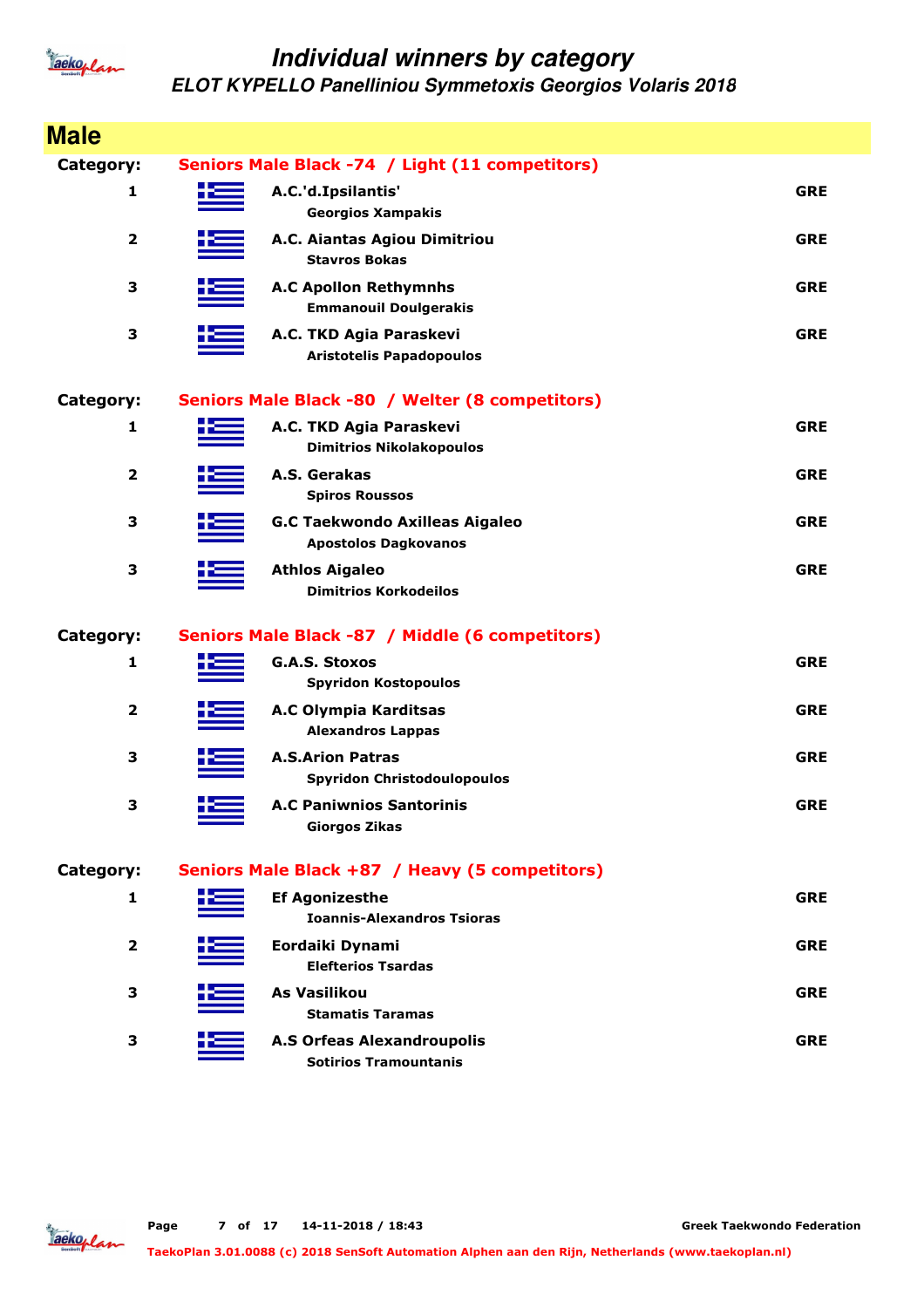

| <b>Male</b>             |                                                                  |            |
|-------------------------|------------------------------------------------------------------|------------|
| Category:               | Cadets 6-7 Male Black -33 / (6 competitors)                      |            |
| 1                       | A.C. Atrwtos Kamaterou<br><b>Spyridon Michail Dermanis</b>       | <b>GRE</b> |
| $\overline{\mathbf{2}}$ | A.C. Atrwtos Kamaterou<br><b>Dimitrios Karamanis</b>             | <b>GRE</b> |
| 3                       | A.C. Dafnis<br><b>Minas Pyrsos</b>                               | <b>GRE</b> |
| 3                       | A.C. Diastro<br><b>Georgios Gialamas</b>                         | <b>GRE</b> |
| Category:               | Cadets 6-7 Male Black -37 / (11 competitors)                     |            |
| 1                       | A.C. Nea Dinami Geraka<br><b>Orfeas Stamatios Spathopoulos</b>   | <b>GRE</b> |
| $\overline{\mathbf{2}}$ | A.C. Aiantas Agiou Dimitriou<br><b>Lazaros Gavalas</b>           | <b>GRE</b> |
| 3                       | A.C. Aiantas Agiou Dimitriou<br>Aristeidis Kaimakamis            | <b>GRE</b> |
| 3                       | A.C. Nea Dinami Geraka<br><b>Anastasios Kanakis</b>              | <b>GRE</b> |
| Category:               | Cadets 6-7 Male Black -41 / (9 competitors)                      |            |
| 1                       | <b>Athlos Aigaleo</b><br><b>Konstantinos Nikolopoulos</b>        | <b>GRE</b> |
| $\overline{\mathbf{2}}$ | A.S. Ethnikos 95<br><b>Aggelos Litso</b>                         | <b>GRE</b> |
| 3                       | <b>A.C Paspot Ioanninon</b><br><b>Pavlos Gkonis</b>              | <b>GRE</b> |
| 3                       | <b>A.C.Asteras Loutrakiou</b><br><b>Athanasios Kokkinos</b>      | <b>GRE</b> |
| Category:               | Cadets 6-7 Male Black -45 / (9 competitors)                      |            |
| 1                       | A.S. Korinthias<br><b>Thanos Miliotis</b>                        | <b>GRE</b> |
| $\overline{2}$          | <b>G.C Taekwondo Axilleas Aigaleo</b><br><b>Georgios Tzouras</b> | <b>GRE</b> |
| 3                       | A.S. Ethnikos 95<br><b>Gerasimos Spiropoulos</b>                 | <b>GRE</b> |
| 3                       | A.C Olympia Karditsas<br><b>Solon Manasis</b>                    | <b>GRE</b> |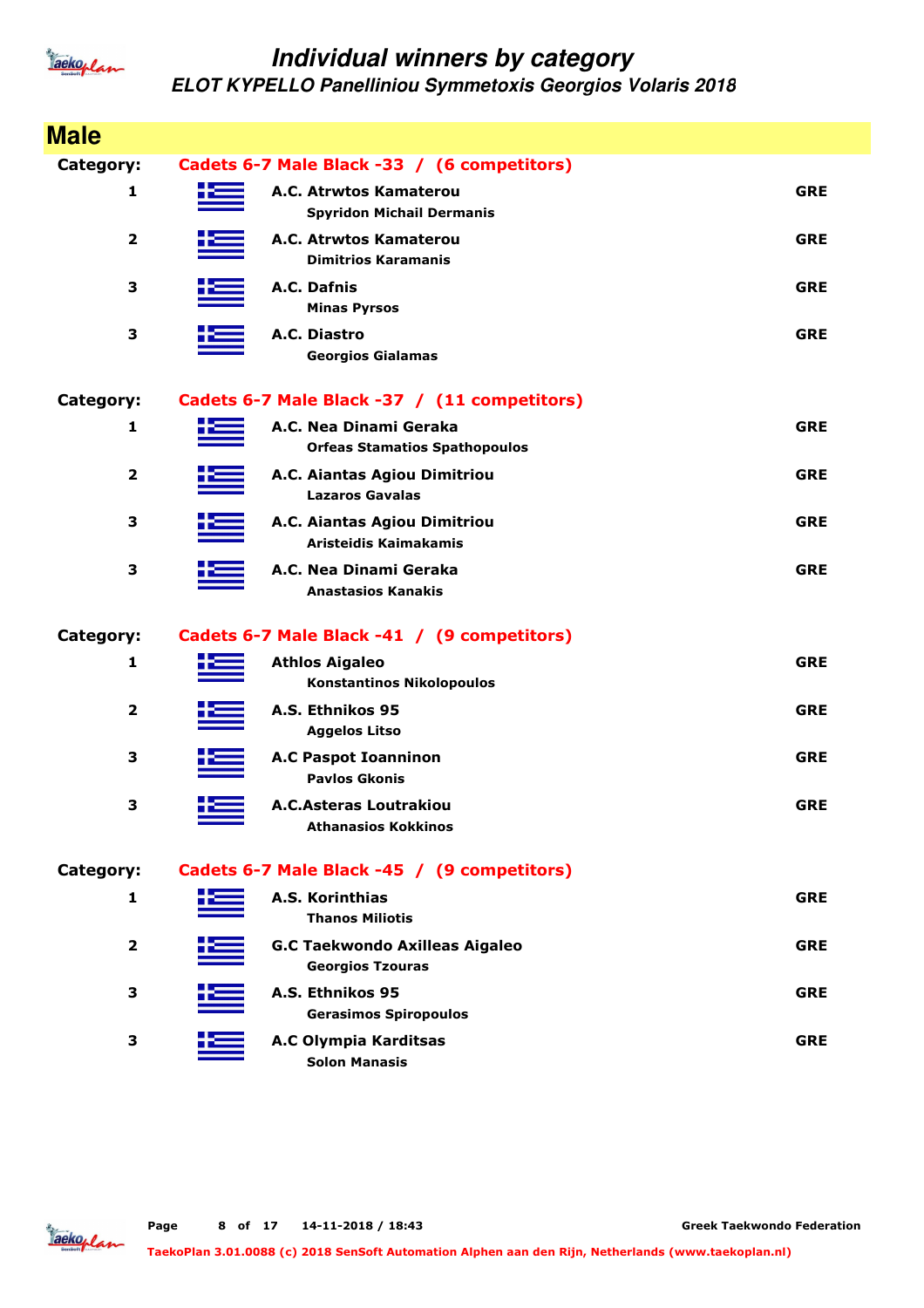

| <b>Male</b>             |                                                                     |            |
|-------------------------|---------------------------------------------------------------------|------------|
| <b>Category:</b>        | Cadets 6-7 Male Black -49 / (5 competitors)                         |            |
| 1                       | A.C. Antimaxos<br><b>Athanasios Nikiforos</b>                       | <b>GRE</b> |
| $\overline{\mathbf{2}}$ | <b>A.G.S Drapetsonas</b><br><b>Evaggelos-Eleftherios Vlastos</b>    | <b>GRE</b> |
| 3                       | A.C. Atrwtos Kamaterou<br><b>Ioannis Gianniris</b>                  | <b>GRE</b> |
| Category:               | Cadets 6-7 Male Black -53 / (4 competitors)                         |            |
| 1                       | A.C. TKD Zografou<br><b>Christos Asimakopoulos</b>                  | <b>GRE</b> |
| $\overline{\mathbf{2}}$ | A.C. Taekwondo N.Amplianhs Lamias<br><b>Konstantinos Anifadis</b>   | <b>GRE</b> |
| 3                       | Olympiaki Floga Xalkidos<br><b>Konstandinos Ziomas</b>              | <b>GRE</b> |
| 3                       | Archaia Olympia<br><b>Pavlos Kotzampasakis</b>                      | <b>GRE</b> |
| Category:               | Cadets 6-7 Male Black -57 / (2 competitors)                         |            |
| 1                       | <b>As Attikh Dynamh Sepolion</b><br><b>Dimitris Konstantopoulos</b> | <b>GRE</b> |
| $\overline{\mathbf{2}}$ | <b>Ags Kalamatas</b><br><b>Basilis Fragkos</b>                      | <b>GRE</b> |
| Category:               | Cadets 6-7 Male Black -65 / (2 competitors)                         |            |
| 1                       | A.C. Antimaxos<br><b>Antonis nikiforos</b>                          | <b>GRE</b> |
| $\overline{\mathbf{2}}$ | A.C Sepolion 'aristion' (Greece)<br><b>Michael Achladis</b>         | <b>GRE</b> |

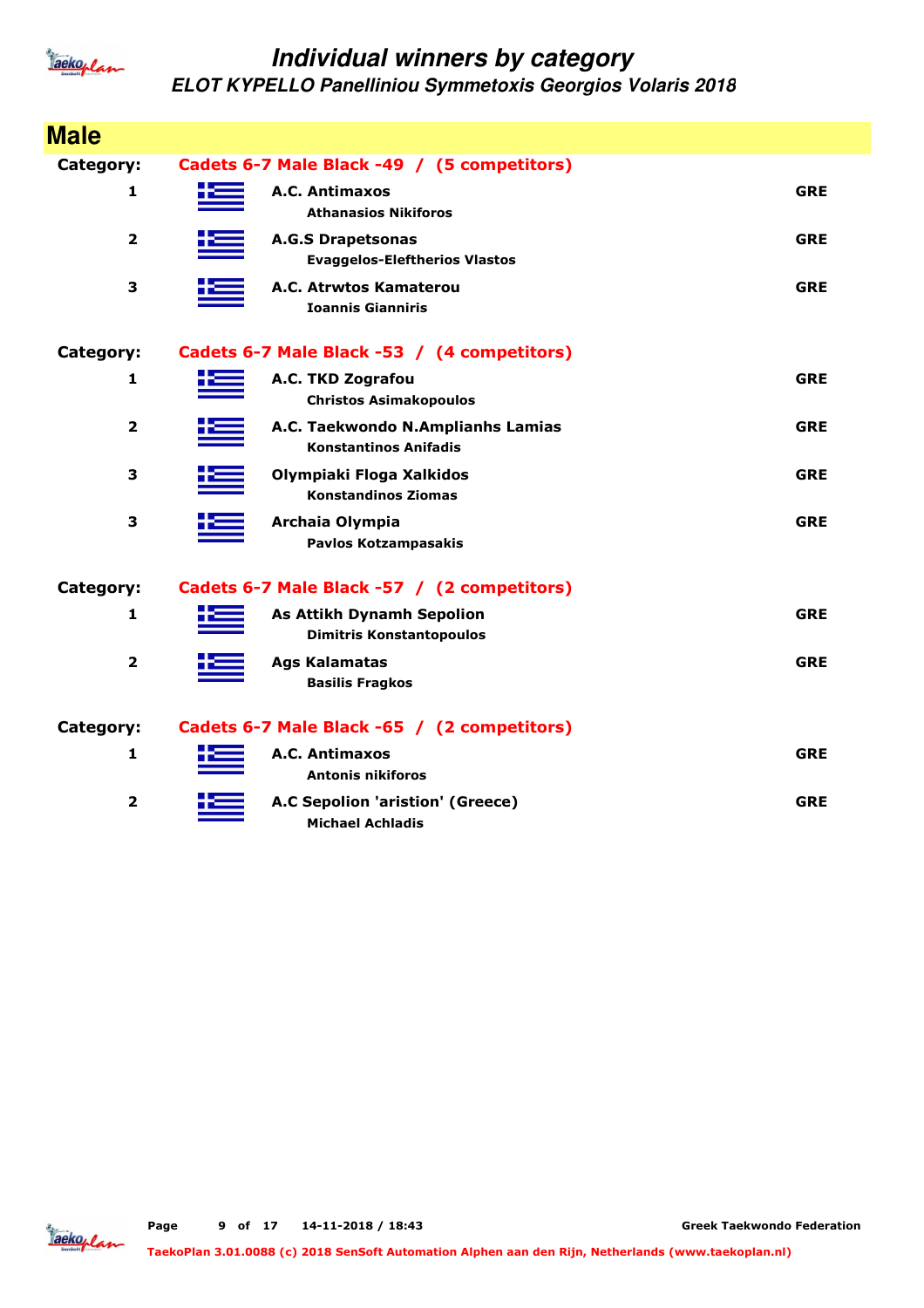

| <b>Female</b>           |    |                                                            |            |
|-------------------------|----|------------------------------------------------------------|------------|
| Category:               |    | Cadets 4-5 Female Black -37 / Bantam (2 competitors)       |            |
| 1                       |    | <b>Ef Agonizesthe</b><br>Danai Gkountara                   | <b>GRE</b> |
| $\mathbf{2}$            |    | <b>Ac.Krites</b><br>Maria Katsouli                         | <b>GRE</b> |
| <b>Category:</b>        |    | Cadets 4-5 Female Black -44 / Light (5 competitors)        |            |
| 1                       |    | A.S. Korinthias<br>Sofia Tzamaria                          | <b>GRE</b> |
| $\mathbf{2}$            |    | Olympiaki Floga Xalkidos<br>Agapi Kalamioti                | <b>GRE</b> |
| 3                       |    | A.C Sepolion 'aristion' (Greece)<br>Zoi Achladi            | <b>GRE</b> |
| 3                       |    | <b>A.S. TKD Evoewn Isxys</b><br><b>Kaliopi Dimitrou</b>    | <b>GRE</b> |
| Category:               |    | Cadets 4-5 Female Black -47 / Welter (10 competitors)      |            |
| 1                       |    | A.S. Korinthias<br><b>Mariana Katsouri</b>                 | <b>GRE</b> |
| $\overline{\mathbf{2}}$ |    | <b>Ac TKD Aigaleo</b><br>Paraskeui-Panagiwta Lemoni        | <b>GRE</b> |
| 3                       |    | A.C. Diastro<br><b>Christina Polichronidi</b>              | <b>GRE</b> |
| 3                       |    | As Aixmi Volos<br><b>Fotini Liakou</b>                     | <b>GRE</b> |
| Category:               |    | Cadets 4-5 Female Black -51 / Light middle (6 competitors) |            |
| 1                       | łæ | A.G.S. Korydallou<br><b>Katerina Economou</b>              | <b>GRE</b> |
| $\overline{2}$          |    | <b>A.S. Santorinis Leontes</b><br><b>Ioanna Foteinou</b>   | <b>GRE</b> |
| 3                       |    | A.C. Irida<br>Sonia Karakitsou                             | <b>GRE</b> |
| 3                       |    | A.C.Anagennisi<br><b>GEORGIA TZIGA</b>                     | <b>GRE</b> |

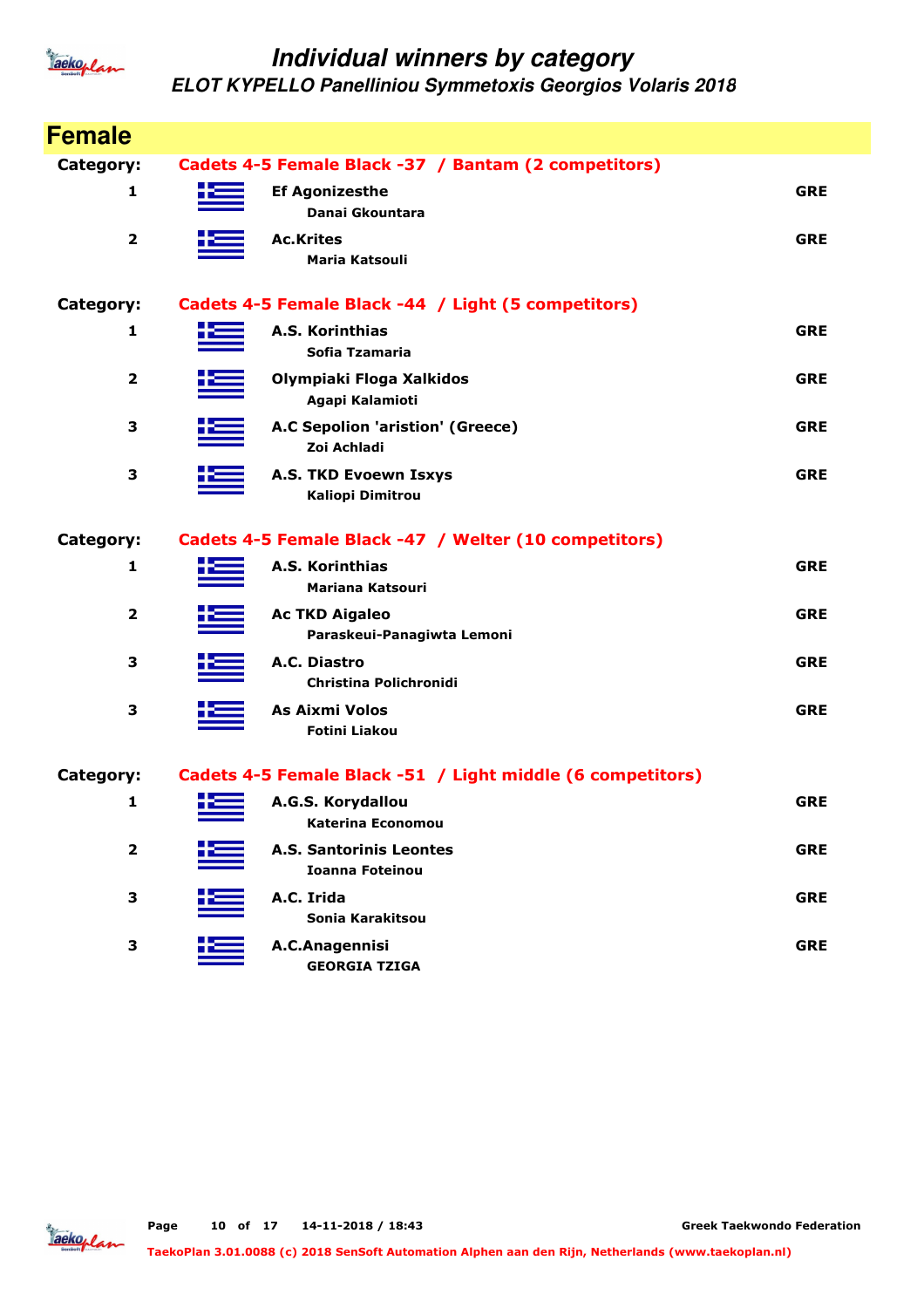

| <b>Female</b>           |                                                               |            |
|-------------------------|---------------------------------------------------------------|------------|
| <b>Category:</b>        | Cadets 4-5 Female Black -55 / Middle (8 competitors)          |            |
| 1                       | <b>As Dragons Viotias</b><br>Arguroula Voulgari               | <b>GRE</b> |
| $\overline{\mathbf{2}}$ | Archaia Olympia<br><b>Athina Fotiadi</b>                      | <b>GRE</b> |
| 3                       | A.C. TKD Zografou<br><b>Eleni Politi</b>                      | <b>GRE</b> |
| 3                       | <b>G.A.S. Stoxos</b><br>Zoi Fragkou                           | <b>GRE</b> |
| Category:               | Cadets 4-5 Female Black -59 / Light heavy (4 competitors)     |            |
| 1                       | A.C. Aiantas Agiou Dimitriou<br><b>Christina Stathopoulou</b> | <b>GRE</b> |
| $\overline{2}$          | A.C. Nea Dinami Geraka<br>Maria - Eleni Seferiadi             | <b>GRE</b> |
| 3                       | A.C.Mitilini<br>Eytixia Kamini                                | <b>GRE</b> |
| 3                       | A.C Olympia Karditsas<br>Afroditi Froxylia                    | <b>GRE</b> |
| <b>Category:</b>        | Cadets 4-5 Female Black +59 / Heavy (4 competitors)           |            |
| 1                       | <b>Gas Messinis</b><br><b>Eleni Marosi</b>                    | <b>GRE</b> |
| 2                       | <b>Athlitikos Syllogos Talws</b><br><b>Ioanna Delimitrou</b>  | <b>GRE</b> |
| 3                       | <b>Ags Galaxias</b><br>konstantina sotiria farmakh            | <b>GRE</b> |
| 3                       | <b>Ac Nikh Paianias Glikon Neron</b><br>Dimitra Tsapantzi     | <b>GRE</b> |
| Category:               | Juniors Female Black -44 / Fly (3 competitors)                |            |
| 1                       | A.C. Aiantas Agiou Dimitriou<br><b>Evlampia Pappa</b>         | <b>GRE</b> |
| $\mathbf{2}$            | <b>A.C Aiolos</b><br>Metaksia Karanikola                      | <b>GRE</b> |
| 3                       | <b>Ac.Krites</b><br><b>Maria Tzanidi</b>                      | <b>GRE</b> |

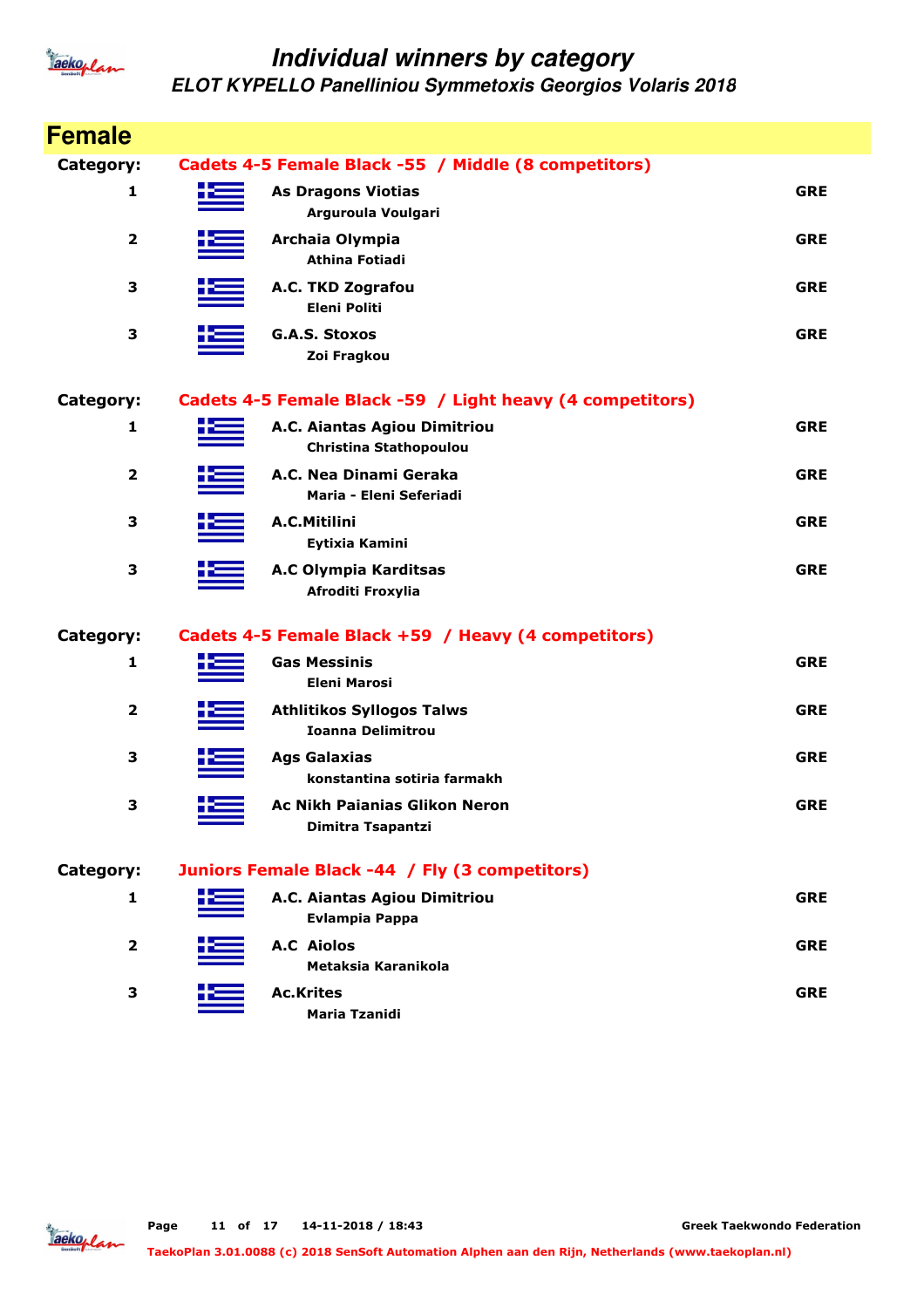

| <b>Female</b>           |     |                                                            |            |
|-------------------------|-----|------------------------------------------------------------|------------|
| Category:               |     | Juniors Female Black -49 / Feather (10 competitors)        |            |
| 1                       |     | <b>Ac.David</b><br>Georgia Vidiadaki                       | <b>GRE</b> |
| $\overline{\mathbf{2}}$ |     | <b>A.C TKD Evritanias</b><br>Paraskevi Semeli Zarmakoupi   | <b>GRE</b> |
| 3                       |     | <b>Ags Kalamatas</b><br><b>Evdokia Trimmi</b>              | <b>GRE</b> |
| 3                       |     | <b>Ac TKD Aigaleo</b><br><b>Stavroula Vamva</b>            | <b>GRE</b> |
| Category:               |     | Juniors Female Black -52 / Light (9 competitors)           |            |
| $\mathbf{1}$            |     | A.C. TKD Arion 2005<br>Christina Peppa                     | <b>GRE</b> |
| $\overline{\mathbf{2}}$ |     | <b>As Attikh Dynamh Sepolion</b><br>Aggeliki Kolokotsiou   | <b>GRE</b> |
| 3                       |     | <b>G.C Taekwondo Axilleas Aigaleo</b><br>Dimitra Zarri     | <b>GRE</b> |
| 3                       |     | A.C. Pileas<br>Aikaterini Alexandraki                      | <b>GRE</b> |
| Category:               |     | Juniors Female Black -55 / Welter (9 competitors)          |            |
| 1                       |     | <b>Ac Nikh Paianias Glikon Neron</b><br>Athina Makrygianni | <b>GRE</b> |
| $\overline{\mathbf{2}}$ |     | <b>A.C Atlantas Peristerioy</b><br><b>Maria Armeni</b>     | <b>GRE</b> |
| 3                       |     | A.C. Taekwondo Kronos<br>Maria Vlassopoulou                | <b>GRE</b> |
| 3                       | ╉══ | <b>Athlos Aigaleo</b><br><b>Maria Varvara Michou</b>       | <b>GRE</b> |
| Category:               |     | Juniors Female Black -59 / Light Middle (6 competitors)    |            |
| 1                       |     | A.C. Aiantas Agiou Dimitriou<br>Evangelia Revithi          | <b>GRE</b> |
| $\mathbf{2}$            |     | <b>G.A.S. Stoxos</b><br>Arinke-Christin Giampani           | <b>GRE</b> |
| 3                       |     | <b>S.C Peristeriou</b><br><b>Myrto Alatza</b>              | <b>GRE</b> |
| 3                       |     | A.S. Dynami Patrwn<br>Vasiliki Katsaiti                    | <b>GRE</b> |

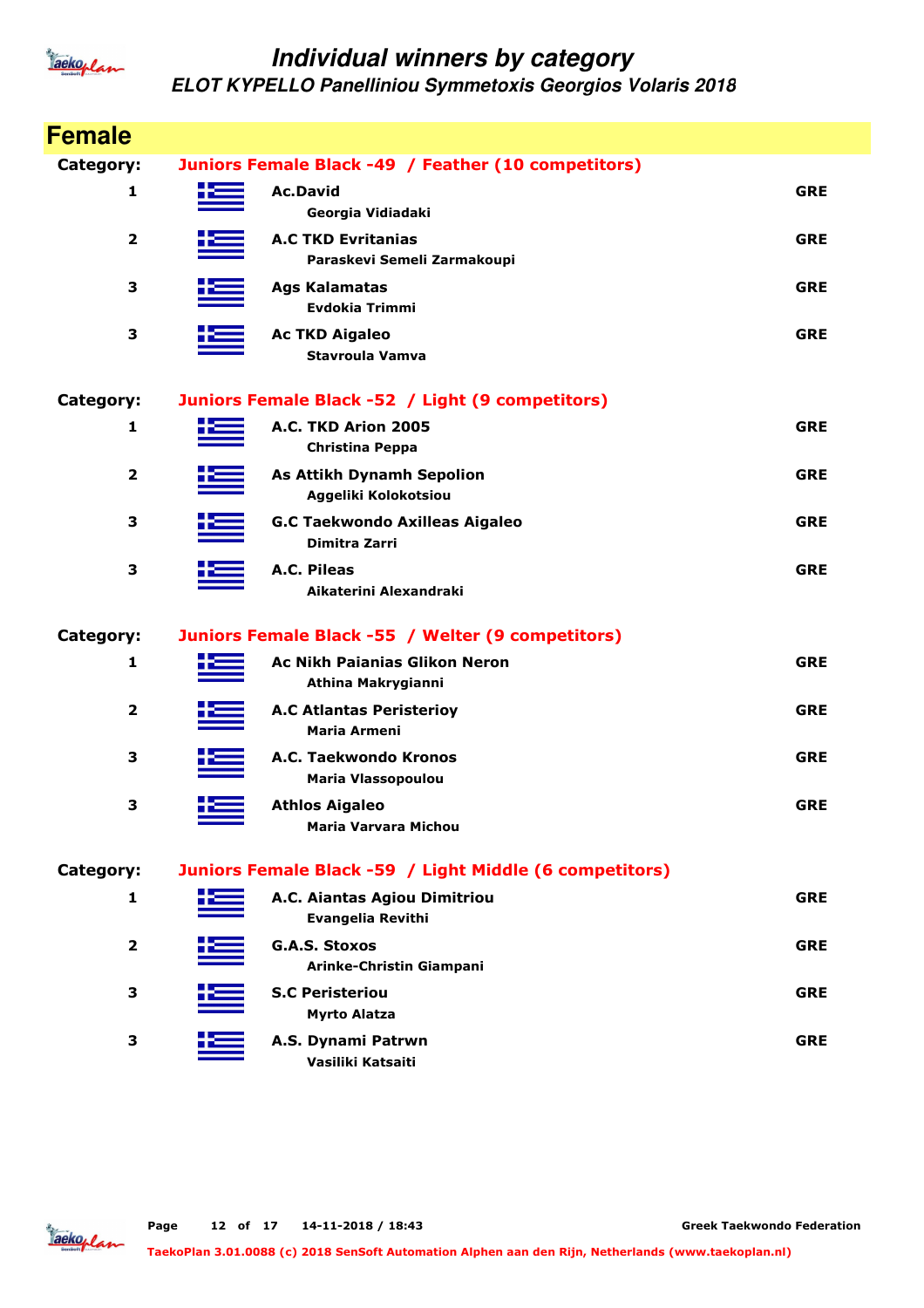

| <b>Female</b>           |                                                                     |            |
|-------------------------|---------------------------------------------------------------------|------------|
| Category:               | Juniors Female Black -63 / Middle (5 competitors)                   |            |
| 1                       | A.O. Aiantas Asyrmatou<br>Spiridoula Ligdi                          | <b>GRE</b> |
| $\mathbf{2}$            | <b>A.C Taekwondo Edessas</b><br>Eleni Maligka                       | <b>GRE</b> |
| 3                       | A.C. Irida<br>Konstantina Kostopoulou                               | <b>GRE</b> |
| 3                       | A.C. TKD Arion 2005<br>Stiliani Ragkavi                             | <b>GRE</b> |
| <b>Category:</b>        | Juniors Female Black -68 / Light Heavy (4 competitors)              |            |
| 1                       | <b>A.C Chaidariou</b><br><b>Elisavet Pikouli</b>                    | <b>GRE</b> |
| $\overline{\mathbf{2}}$ | A.C. Orion<br>Nteisi Kechai                                         | <b>GRE</b> |
| 3                       | <b>A.S Athlopaidia</b><br>Georgia Krassa                            | <b>GRE</b> |
| 3                       | A.C Iachi<br>Maria - Eleni Stergiou                                 | <b>GRE</b> |
| Category:               | Juniors Female Black +68 / Heavy (4 competitors)                    |            |
| 1                       | <b>Ac.David</b><br><b>Maria Tsontaki</b>                            | <b>GRE</b> |
| $\mathbf{2}$            | <b>Ags Kalamatas</b><br>Panagiota Sarantaki                         | <b>GRE</b> |
| 3                       | A.C. Taekwondo N.Amplianhs Lamias<br><b>Markella Bakogeorgoy</b>    | <b>GRE</b> |
| 3                       | A.C. Orion<br><b>Iro Tomprou</b>                                    | <b>GRE</b> |
| Category:               | Seniors Female Colour -46 / Fin (2 competitors)                     |            |
| 1                       | <b>G.C Taekwondo Axilleas Aigaleo</b><br><b>Foteini Theoxaridou</b> | <b>GRE</b> |
| $\overline{\mathbf{2}}$ | A.G.O Poseidon N. Smirnis<br>Chrysa Sfiridi                         | <b>GRE</b> |
| Category:               | Seniors Female Colour -49 / Fly (3 competitors)                     |            |
| 1                       | <b>As Attikh Dynamh Sepolion</b><br>Kseni - Athaasia Kritikaki      | <b>GRE</b> |
| $\overline{2}$          | A.G.O Poseidon N. Smirnis<br>Chrysanthi Zioga                       | <b>GRE</b> |
| 3                       | <b>Ac Ajantas Pefkis</b><br>Anastasia Papatheodosiou                | <b>GRE</b> |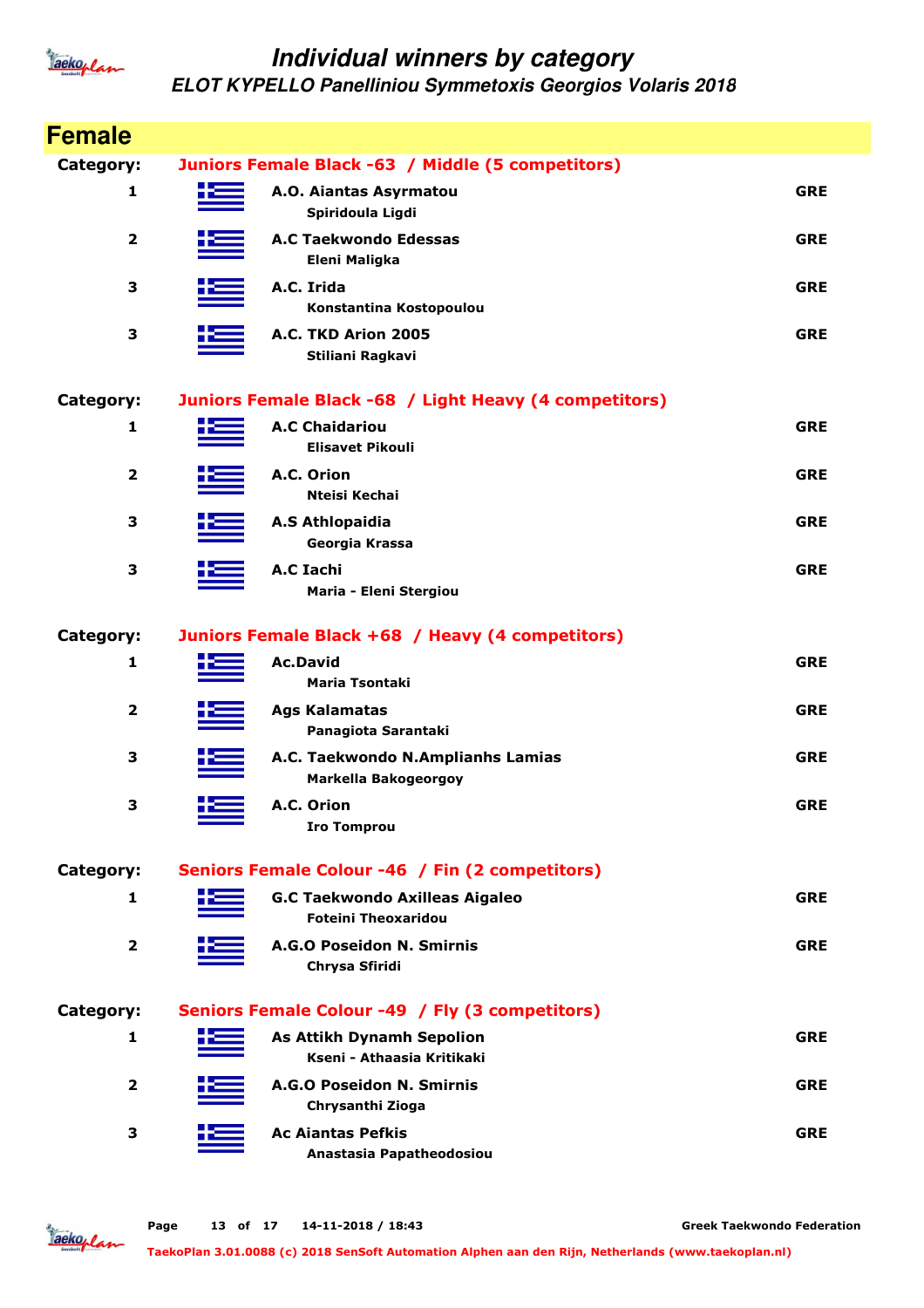

| <b>Female</b> |    |                                                      |            |
|---------------|----|------------------------------------------------------|------------|
| Category:     |    | Seniors Female Colour -53 / Bantam (1 competitors)   |            |
| 1             |    | <b>Ac Ajantas Pefkis</b>                             | <b>GRE</b> |
|               |    | Iliana Delagrammatika                                |            |
| Category:     |    | Seniors Female Colour -57 / Feather (4 competitors)  |            |
| 1             | ۲E | A.K.Polemikwn Texnwn Lamias                          | <b>GRE</b> |
|               |    | Aikaterinh - Konstantina Kyritsi                     |            |
| 2             |    | Ao Geraka                                            | <b>GRE</b> |
|               |    | Aggeliki Meimaraki                                   |            |
| 3             |    | <b>Ac Ajantas Pefkis</b><br><b>Marika Dima</b>       | <b>GRE</b> |
| 3             |    | <b>Ac Ajantas Pefkis</b>                             | <b>GRE</b> |
|               |    | <b>Dimitra Toli</b>                                  |            |
|               |    |                                                      |            |
| Category:     |    | Seniors Female Colour -62 / Light (3 competitors)    |            |
| 1             |    | A.C. TKD Zografou                                    | <b>GRE</b> |
|               |    | <b>Chanan Daudi</b>                                  |            |
| 2             |    | <b>Ac Ajantas Pefkis</b>                             | <b>GRE</b> |
|               |    | Spiridoula Polixronopoulou                           |            |
| 3             |    | <b>Ac Aiantas Pefkis</b>                             | <b>GRE</b> |
|               |    | <b>Vasilica Balan</b>                                |            |
| Category:     |    | Seniors Female Colour -73 / Middle (4 competitors)   |            |
| 1             |    | A.S. Ethnikos 95                                     | <b>GRE</b> |
|               |    | Ermioni Koulouka                                     |            |
| 2             |    | <b>A.S. Tritwnas Ilioy</b>                           | <b>GRE</b> |
|               |    | Sofia Floropoulou                                    |            |
| З             |    | <b>A.S Agxemaxos</b>                                 | <b>GRE</b> |
|               |    | Eydokia Kateli                                       |            |
| 3             |    | A.G.S. TKD Androgeos<br>Athina-Anthoula Paravolidaki | <b>GRE</b> |
|               |    |                                                      |            |
| Category:     |    | Seniors Female Colour +73 / Heavy (3 competitors)    |            |
| 1             |    | A.C. Orion                                           | <b>GRE</b> |
|               |    | Konstantina Mavrochi                                 |            |
| $\mathbf{2}$  |    | A.C. Orion                                           | <b>GRE</b> |
|               |    | <b>Maria Kardari</b>                                 |            |
| 3             |    | As Dynami Pallinis                                   | <b>GRE</b> |
|               |    | Melpomeni Makri                                      |            |

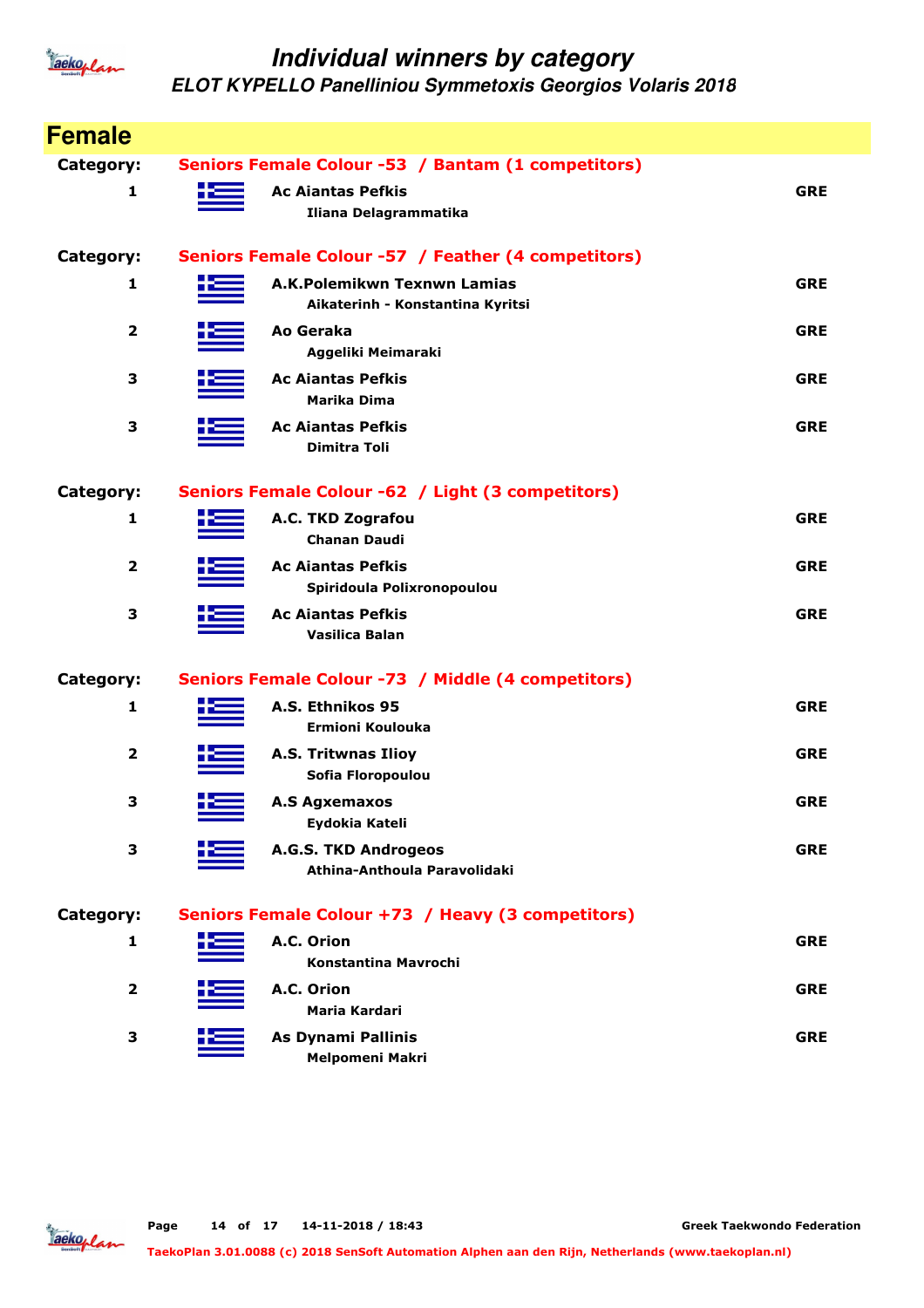

**ELOT KYPELLO Panelliniou Symmetoxis Georgios Volaris 2018**

| <b>Female</b>           |                                                                      |            |
|-------------------------|----------------------------------------------------------------------|------------|
| Category:               | Seniors Female Black -49 / Fly (6 competitors)                       |            |
| 1                       | <b>Ac Nikh Paianias Glikon Neron</b><br>Eirini-Evangelia Kallianioti | <b>GRE</b> |
| $\overline{\mathbf{2}}$ | <b>Ags Kalamatas</b><br>Eudokia Trimmi                               | <b>GRE</b> |
| 3                       | <b>Ags Kalamatas</b><br><b>Athanasia Trimmi</b>                      | <b>GRE</b> |
| 3                       | A.C Taekwondo Papagou<br>Amalia Mavridou                             | <b>GRE</b> |
| Category:               | Seniors Female Black -53 / Bantam (3 competitors)                    |            |
| 1                       | A.C. Aiantas Agiou Dimitriou<br><b>MARIA ELENI KARAGIANNI</b>        | <b>GRE</b> |
| $\mathbf{2}$            | A.C. Thiseas 2003<br>Antonia Stratikopoulou                          | <b>GRE</b> |
| 3                       | A.C. Orion<br>Maria Anna Tollia                                      | <b>GRE</b> |
| Category:               | Seniors Female Black -57 / Feather (5 competitors)                   |            |
| 1                       | A.C. Aiantas Agiou Dimitriou<br><b>Evagelia Revithi</b>              | <b>GRE</b> |
| $\mathbf{2}$            | <b>G.C Taekwondo Axilleas Aigaleo</b><br>Danai Zioga                 | <b>GRE</b> |
| 3                       | A.C. Virona<br>Chrysa Dorgiaki                                       | <b>GRE</b> |
| 3                       | As Ermoupoli Syrou<br>Eleni Anna Kouka                               | <b>GRE</b> |
| Category:               | Seniors Female Black -62 / Light (6 competitors)                     |            |
| 1                       | <b>G.A.S. Stoxos</b><br>Arinke-Christina Giampani                    | <b>GRE</b> |
| 2                       | <b>G.C Taekwondo Axilleas Aigaleo</b><br><b>Asimina Tzortzi</b>      | <b>GRE</b> |
| 3                       | A.C. Aiantas Agiou Dimitriou<br>Aikateri Dimitra Gaki                | <b>GRE</b> |
| З                       | <b>A.M.C Kentayros Astakoy</b><br>Konstandina Zoula                  | <b>GRE</b> |
| Category:               | Seniors Female Black -67 / Welter (2 competitors)                    |            |
| 1                       | <b>Athletic Club Hwarang (Maxites)</b><br>Vasiliki Iliadou           | <b>GRE</b> |
| $\mathbf{2}$            | A.C. 'thriamvos' Ilioupolis<br>Maria Kyriazi                         | <b>GRE</b> |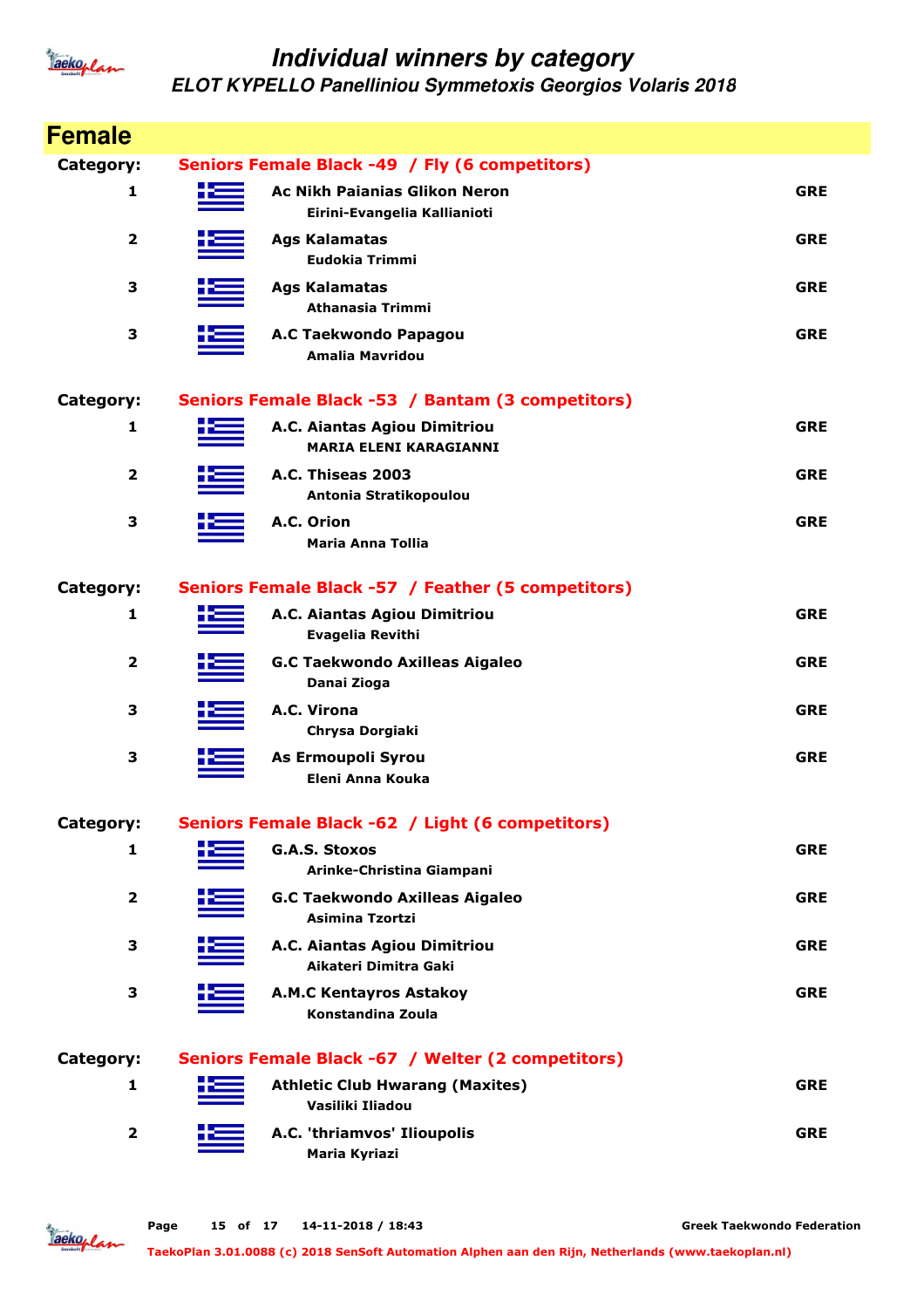

| <b>Female</b>           |   |                                                        |            |
|-------------------------|---|--------------------------------------------------------|------------|
| Category:               |   | Seniors Female Black +73 / Heavy (3 competitors)       |            |
| 1                       | æ | G.A.S. Stoxos<br>Maria Arachova                        | <b>GRE</b> |
| $\overline{2}$          |   | A.C Olympia Karditsas<br>Vasiliki Kapnogianni          | <b>GRE</b> |
| 3                       |   | A. C. TKD N. Psychiko<br>Michaella Menoudaki Evangelou | <b>GRE</b> |
| Category:               |   | Cadets 6-7 Female Black -37 / (5 competitors)          |            |
| 1                       |   | <b>A.S.Arion Patras</b><br>Sofia Pournatzi             | <b>GRE</b> |
| 2                       |   | A.S. Ethnikos 95<br>Nefeli Zafeiropoulou               | <b>GRE</b> |
| 3                       |   | Gao Taekwondo Rodou<br><b>Evelina Lithari</b>          | <b>GRE</b> |
| 3                       |   | <b>A.C.Asteras Loutrakiou</b><br>Paraskevi Pista       | <b>GRE</b> |
| Category:               |   | Cadets 6-7 Female Black -41 / (2 competitors)          |            |
| 1                       |   | A.C. Irida<br>Filippa Panoutsakopoulou                 | <b>GRE</b> |
| $\overline{\mathbf{2}}$ |   | A.C. Aiantas Agiou Dimitriou<br>Evgenia Maria Gavala   | <b>GRE</b> |
| Category:               |   | Cadets 6-7 Female Black -44 / (2 competitors)          |            |
| 1                       |   |                                                        |            |
|                         |   | <b>S.C Peristeriou</b><br>Harikleia Sargantani         | <b>GRE</b> |
| $\overline{2}$          |   | A.S. Korinthias<br>eleni kristallia pantelidi          | <b>GRE</b> |
| Category:               |   | Cadets 6-7 Female Black -47 / (3 competitors)          |            |
| 1                       |   | <b>Athlos Aigaleo</b><br>Zoi Mpoka                     | <b>GRE</b> |
| $\overline{\mathbf{2}}$ |   | <b>Athlos Aigaleo</b><br>Antonia Xydou                 | <b>GRE</b> |